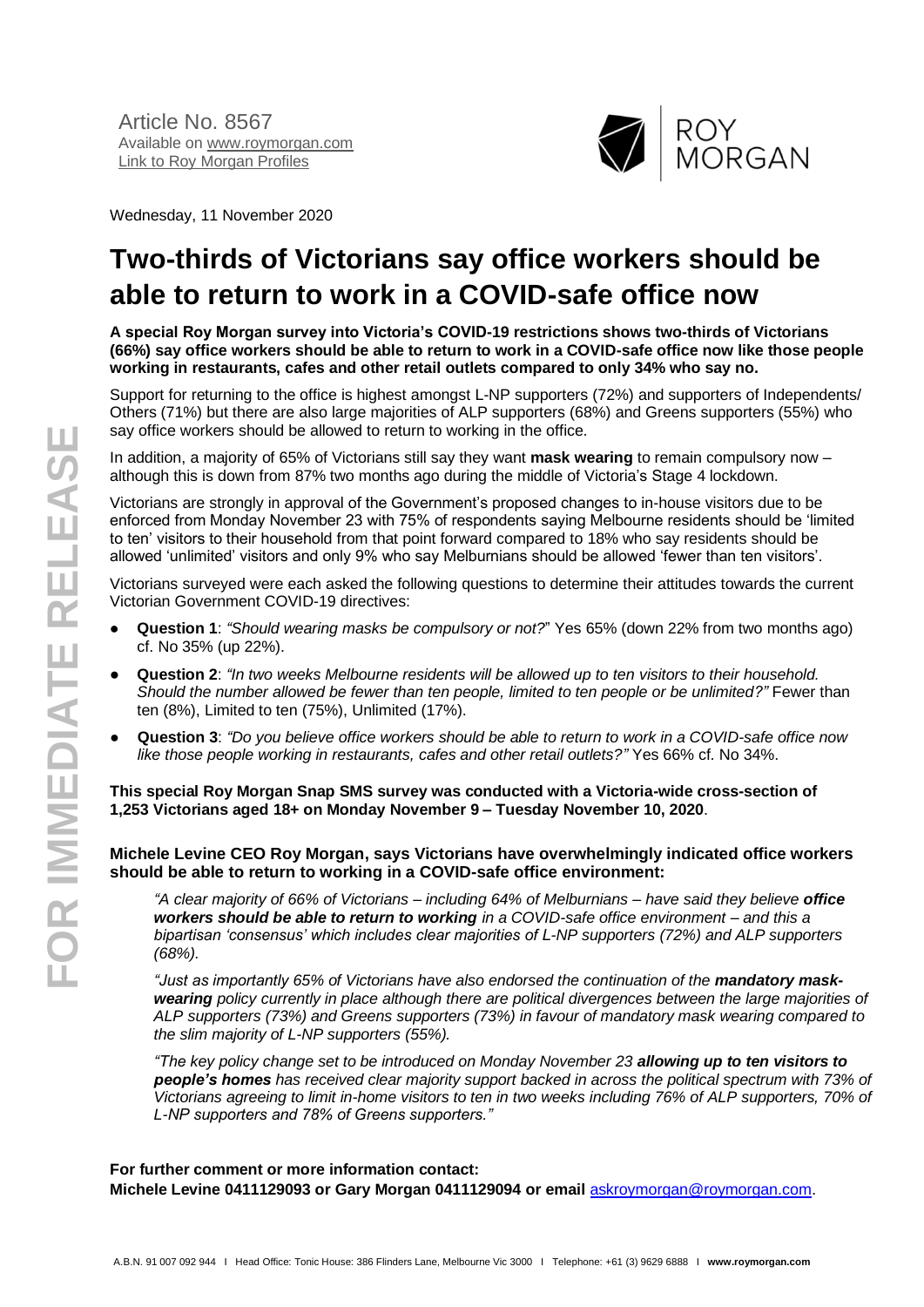# **Question 1:**

**Should wearing masks be compulsory or not?**

|              | Victorians 18+     |                  |                   |  |  |  |  |
|--------------|--------------------|------------------|-------------------|--|--|--|--|
|              | Aug 25-26,<br>2020 | Sep 1-2,<br>2020 | Nov 9-10,<br>2020 |  |  |  |  |
|              | %                  | %                | ℅                 |  |  |  |  |
| Yes          | 89                 | 87               | 65                |  |  |  |  |
| No           | 11                 | 13               | 35                |  |  |  |  |
| <b>TOTAL</b> | 100                | 100              | 100               |  |  |  |  |

## **Should wearing masks be compulsory or not?**

## **By Gender & Age**

|       | <b>Victorians</b> |     | Gender | Age      |       |       |       |
|-------|-------------------|-----|--------|----------|-------|-------|-------|
|       | $18+$             | Men | Women  | Under 35 | 35-49 | 50-64 | $65+$ |
|       | %                 | %   | %      | %        | %     | %     | $\%$  |
| Yes   | 65                | 65  | 64     | 62       | 60    | 70    | 71    |
| No    | 35                | 35  | 36     | 38       | 40    | 30    | 29    |
| TOTAL | 100               | 100 | 100    | 100      | 100   | 100   | 100   |

# **Should wearing masks be compulsory or not?**

# **By Melbourne & Country Victoria**

|       | <b>Victorians</b><br>$18+$ | <b>Melbourne</b> | <b>Country Victoria</b> |
|-------|----------------------------|------------------|-------------------------|
|       | %                          | %                | %                       |
| Yes   | 65                         | 66               | 62                      |
| No    | 35                         | 34               | 38                      |
| TOTAL | 100                        | 100              | 100                     |

# **Should wearing masks be compulsory or not?**

**By Party Vote (Federal)**

|       | Victorian       | <b>Party Vote</b> |     |               |                   |           |  |
|-------|-----------------|-------------------|-----|---------------|-------------------|-----------|--|
|       | <b>Electors</b> | <b>L-NP</b>       | ALP | <b>Greens</b> | <b>Ind/Others</b> | Can't say |  |
|       | %               | %                 | %   | $\%$          | %                 | %         |  |
| Yes   | 65              | 55                | 73  | 73            | 56                | 44        |  |
| No    | 35              | 45                | 27  | 27            | 44                | 56        |  |
| TOTAL | 100             | 100               | 100 | 100           | 100               | 100       |  |



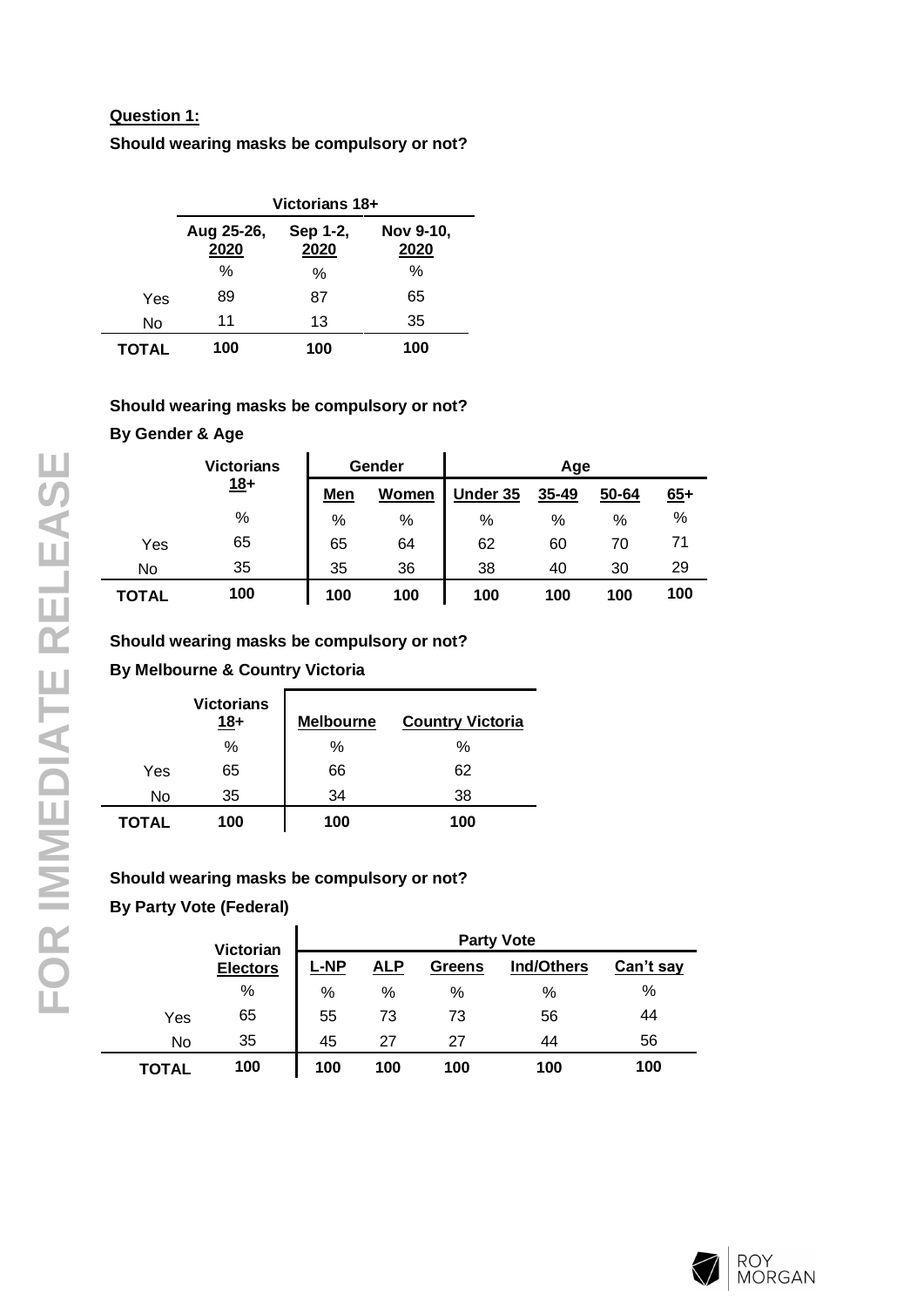#### **Question 2:**

**In two weeks Melbourne residents will be allowed up to ten visitors to their household. Should the number allowed be fewer than ten people, limited to ten people or be unlimited?**

#### **By Gender & Age**

|                | <b>Victorians</b> |     | Gender | Age      |       |       |            |
|----------------|-------------------|-----|--------|----------|-------|-------|------------|
|                | $18+$             | Men | Women  | Under 35 | 35-49 | 50-64 | <u>65+</u> |
|                | %                 | %   | $\%$   | %        | %     | %     | $\%$       |
| Fewer than ten | 8                 | 8   | 9      | 6        | 12    | 9     | 8          |
| Limited to ten | 75                | 75  | 74     | 77       | 74    | 74    | 69         |
| Unlimited      | 17                | 17  | 17     | 17       | 14    | 17    | 23         |
| <b>TOTAL</b>   | 100               | 100 | 100    | 100      | 100   | 100   | 100        |

**In two weeks Melbourne residents will be allowed up to ten visitors to their household. Should the number allowed be fewer than ten people, limited to ten people or be unlimited?**

# **By Melbourne & Country Victoria**

|                | <b>Victorians</b><br>$18+$ | <b>Melbourne</b> | <b>Country Victoria</b> |
|----------------|----------------------------|------------------|-------------------------|
|                | $\%$                       | %                | %                       |
| Fewer than ten | 8                          | 9                | 8                       |
| Limited to ten | 75                         | 74               | 74                      |
| Unlimited      | 17                         | 17               | 18                      |
| <b>TOTAL</b>   | 100                        | 100              | 100                     |

**In two weeks Melbourne residents will be allowed up to ten visitors to their household. Should the number allowed be fewer than ten people, limited to ten people or be unlimited?**

## **By Party Vote (Federal)**

|                | <b>Victorian</b> | <b>Party Vote</b> |            |               |            |           |  |
|----------------|------------------|-------------------|------------|---------------|------------|-----------|--|
|                | <b>Electors</b>  | $L-MP$            | <b>ALP</b> | <b>Greens</b> | Ind/Others | Can't say |  |
|                | %                | %                 | $\%$       | %             | %          | %         |  |
| Fewer than ten | 9                | 8                 | 10         | 9             | 6          | 12        |  |
| Limited to ten | 73               | 70                | 76         | 78            | 66         | 64        |  |
| Unlimited      | 18               | 22                | 14         | 13            | 28         | 24        |  |
| <b>TOTAL</b>   | 100              | 100               | 100        | 100           | 100        | 100       |  |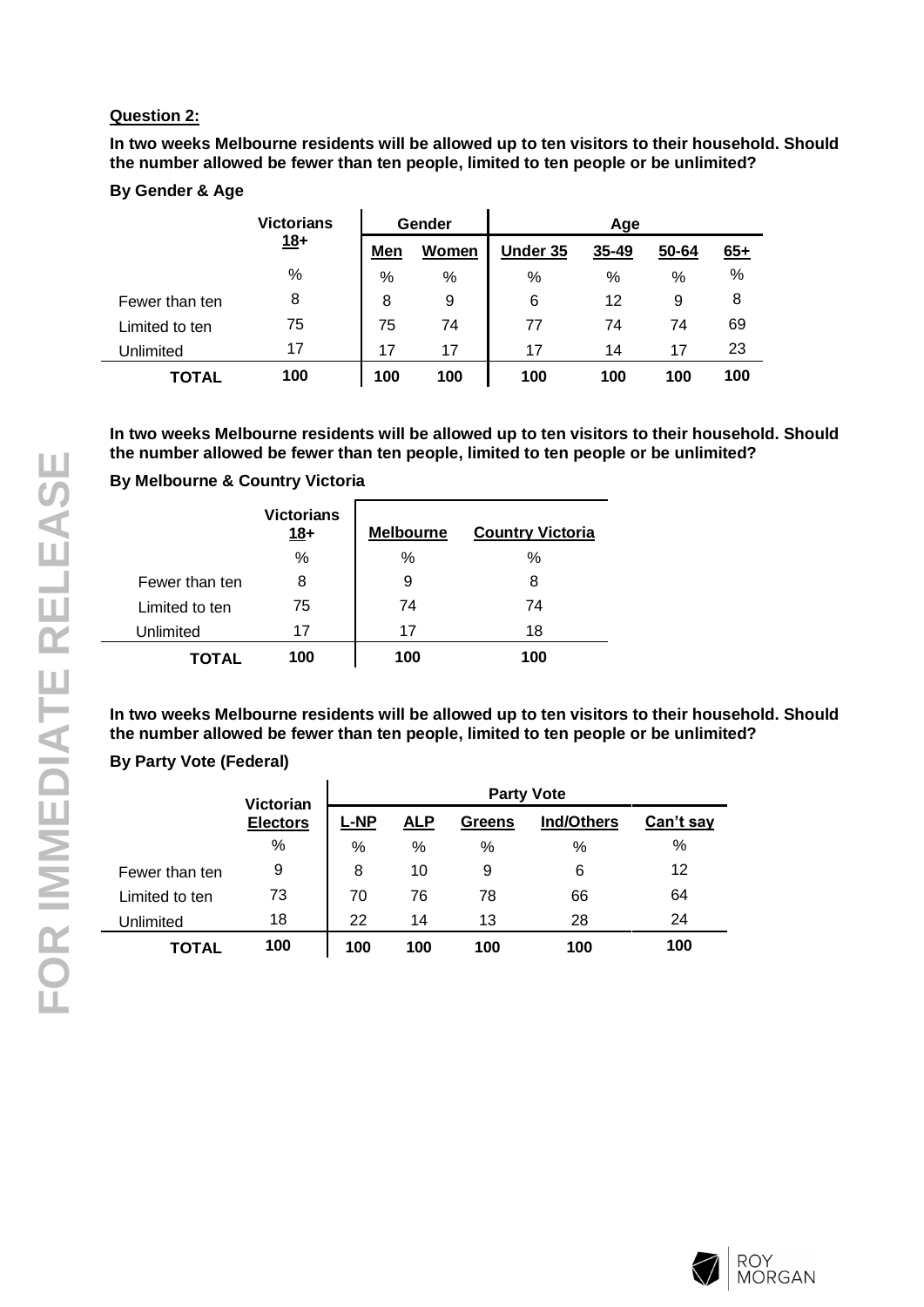## **Question 3:**

**Do you believe office workers should be able to return to work in a COVID-safe office now like those people working in restaurants, cafes and other retail outlets?**

# **By Gender & Age**

|       | <b>Victorians</b> | Gender |       | Age      |       |       |       |
|-------|-------------------|--------|-------|----------|-------|-------|-------|
|       | $18+$             | Men    | Women | Under 35 | 35-49 | 50-64 | $65+$ |
|       | $\%$              | $\%$   | $\%$  | %        | %     | %     | $\%$  |
| Yes   | 66                | 71     | 61    | 60       | 60    | 68    | 83    |
| No    | 34                | 29     | 39    | 40       | 40    | 32    | 17    |
| TOTAL | 100               | 100    | 100   | 100      | 100   | 100   | 100   |

**Do you believe office workers should be able to return to work in a COVID-safe office now like those people working in restaurants, cafes and other retail outlets?**

# **By Melbourne & Country Victoria**

|       | <b>Victorians</b><br>$18+$ | <b>Melbourne</b> | <b>Country Victoria</b> |
|-------|----------------------------|------------------|-------------------------|
|       | %                          | %                | %                       |
| Yes   | 66                         | 64               | 72                      |
| No    | 34                         | 36               | 28                      |
| TOTAL | 100                        | 100              | 100                     |

**Do you believe office workers should be able to return to work in a COVID-safe office now like those people working in restaurants, cafes and other retail outlets?**

# **By Party Vote (Federal)**

|       | Victorian       |             | <b>Party Vote</b> |               |                   |           |  |
|-------|-----------------|-------------|-------------------|---------------|-------------------|-----------|--|
|       | <b>Electors</b> | <b>L-NP</b> | <u>ALP</u>        | <b>Greens</b> | <b>Ind/Others</b> | Can't say |  |
|       | %               | %           | %                 | %             | %                 | %         |  |
| Yes   | 66              | 72          | 68                | 55            | 71                | 61        |  |
| No    | 34              | 28          | 32                | 45            | 29                | 39        |  |
| TOTAL | 100             | 100         | 100               | 100           | 100               | 100       |  |